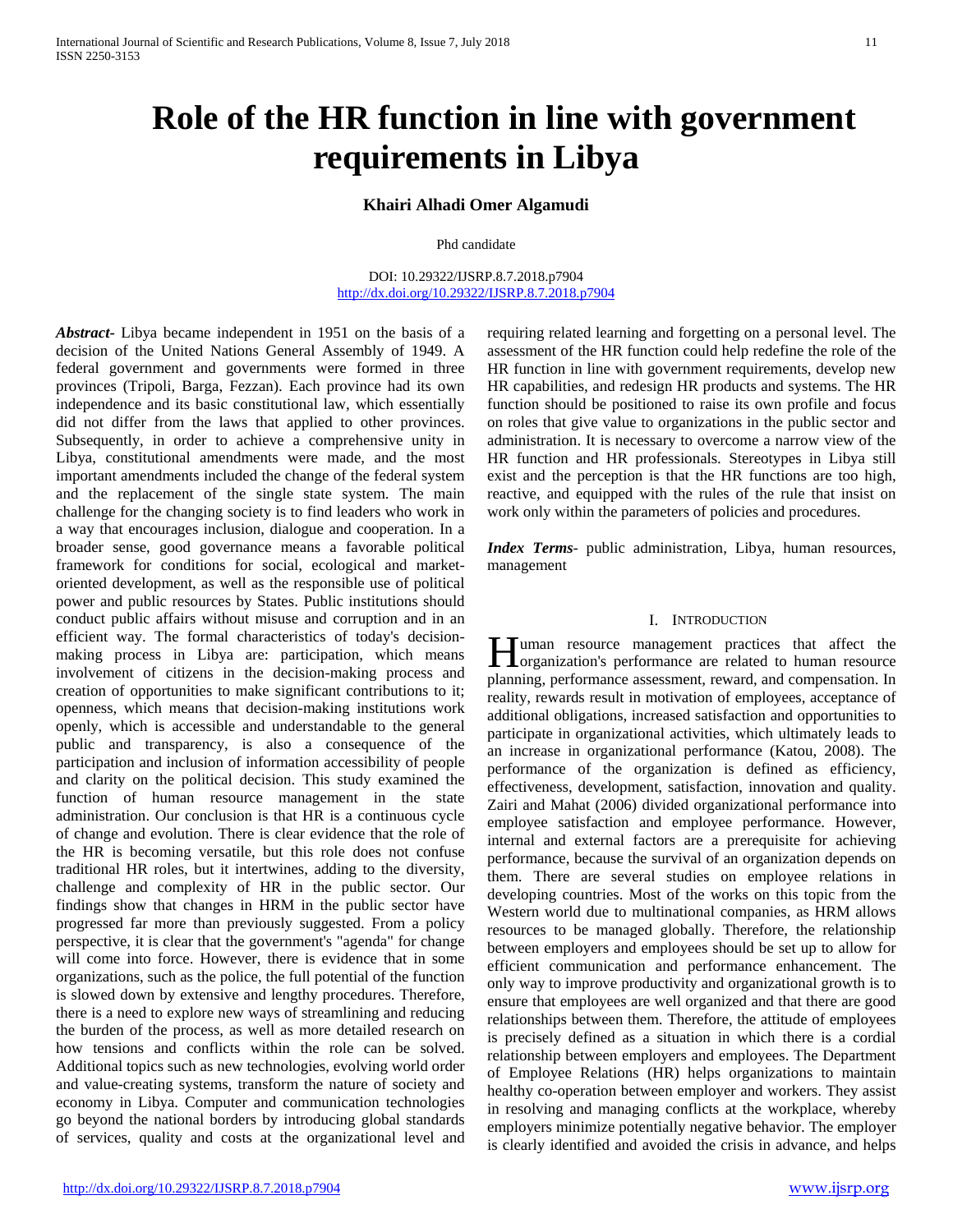employees focus on their professional development and support organizational goals. HR promotes a culture that recognizes and takes into account the interests and well-being of employees. Employee satisfaction can be defined as the level to which employees like their jobs. When an employee is satisfied with his job, the manifestation is that he will increase productivity and organizational growth. The promotion will orchestrate organizational performance. Empirical research shows that the establishment of well-defined organizational goals influences employee formation and productivity. Organizational direction and support have a major impact on employee satisfaction and overall commitment to the organization. The perception of organizational support strongly affects employees' dissatisfaction, as well as the commitment of employees to their organizations. Strategic human resource planning is an organization's effort to anticipate future requirements in the field of knowledge, skills, attitudes and behavior of employees arising from business strategy and environmental change, planning ways, time and resources to meet future needs. The purpose of the plan is to provide conditions for achieving the goals of the organization, including anticipating possible shortages (or surplus) of the workforce, planning employment activities, planning educational activities, planning succession. Strategic human resource planning combines the strategic business plan and strategic plan of HR functionality and the joint activity of management and experts in the field of human resources management. The human resources function is an integral part of the strategy's strategy and its application. Human Resource Managers are managers, The basic functions of Managing HRM in human resources management are (Noe, Hollenbeck, Gerhart, Wright, 2012):

- 1. Selection and employment,
- 2. Training and promotion,
- 3. Monitoring and performance evaluation,

4. Rewarding.

 When formulating the strategy, a human resources manager is introduced to a strategic planning team on the potential of employees, which makes it one of the basic inputs when choosing a strategy. In this way, the reality of the implementation of various alternatives is immediately considered. After mastering the plan, instead of mere recruitment, human resources management has the function of implementing the plan in a wider sense, applying different mechanisms, with the ultimate goal of creating a competitive advantage. The basic principle of human resources management (MHRR) should be: the right man at the right time, in the right place. Contemporary human resources management definitely strives to do so. Namely, contemporary tendencies in human resources management go towards the relationship between cooperation and creative solution of set goals in the company. In return, such a relationship promotes and raises the level of personality, integrity and initiative of each employee. The role that organizational units have for human resources can best be explained by setting the main goals to be achieved at the organizational level as an individual or with the help of other organizational units. Bearing in mind the strategic performance of the organization of the new era and the constant change in the development of organizations where the business environment and the way of business of modern entrepreneurial organizations are changing, which are primarily expressed as (Noe, Hollenbeck, Gerhart, Wright, 2012):

- 1. Technological changes,
- 2. Content Changes,
- 3. Organizational changes,
- 4. Market changes,
- 5. Cultural changes,
- 6. Social change.

 All these changes work side by side and in their interaction action create a new civilization, where instead of traditional economies focused on material production, new economies based on creativity and sophisticated knowledge are being recognized. Material production and physical labor as a subsidiary product of the new economy are dislocated into less developed regions of the world. Human Resource Management Objectives represent the planned and expected results that an organization wants to achieve in the context of its strengths and weaknesses and opportunities and threats to the environment. The goals arise from the strategic approach itself, that is, from the mission and goals of the organization as a business system. In this sense, the objectives may vary depending on the nature of the organization's activities. In order to gain a competitive edge and a leading position in the market, organizations form the whole complex of human resources management objectives that are primarily related to investing in human resources. Modern MLPP aims to create a good climate in the organization, which will enable employees to feel their important work (Bundschuh-Rieseneder, 2008).

## II. ROLE OF THE HR FUNCTION IN LINE WITH GOVERNMENT REQUIREMENTS IN LIBYA

 Libya became independent in 1951 on the basis of a decision of the United Nations General Assembly of 1949. A federal government and governments were formed in three provinces (Tripoli, Barga, Fezzan). Each province had its own independence and its basic constitutional law, which essentially did not differ from the laws that applied to other provinces. After that, in order to achieve a comprehensive unity in Libya, constitutional amendments were made, and the most important amendments included the change of the federal system and the replacement of the single state system. Based on the law on local governance, Libya was divided into gubernias: Tripoli - Benghazi - Sebha - Misurata - Albeida - Gharian - Derna - Alkhoms - Ubrai, as well as the provinces and directions. After the revolution in Libya, a socialist system was introduced, similar to self-management, so that it was not possible to talk about leadership in companies, in any respect, except in political (and the leader was only one leader). The current system of business of the company and its management was created after the speech of the leader of the revolution in September 1978, in which he was sent a call to workers to instruct them to march to factories and private companies and to manage them. The current system of companies is regulated by two regulations issued by the commission of the General Assembly of Nations, a financial regulation issued in April 1979 and an administrative regulation of July 1980. In the end, Law no. 13/1981 which provides for the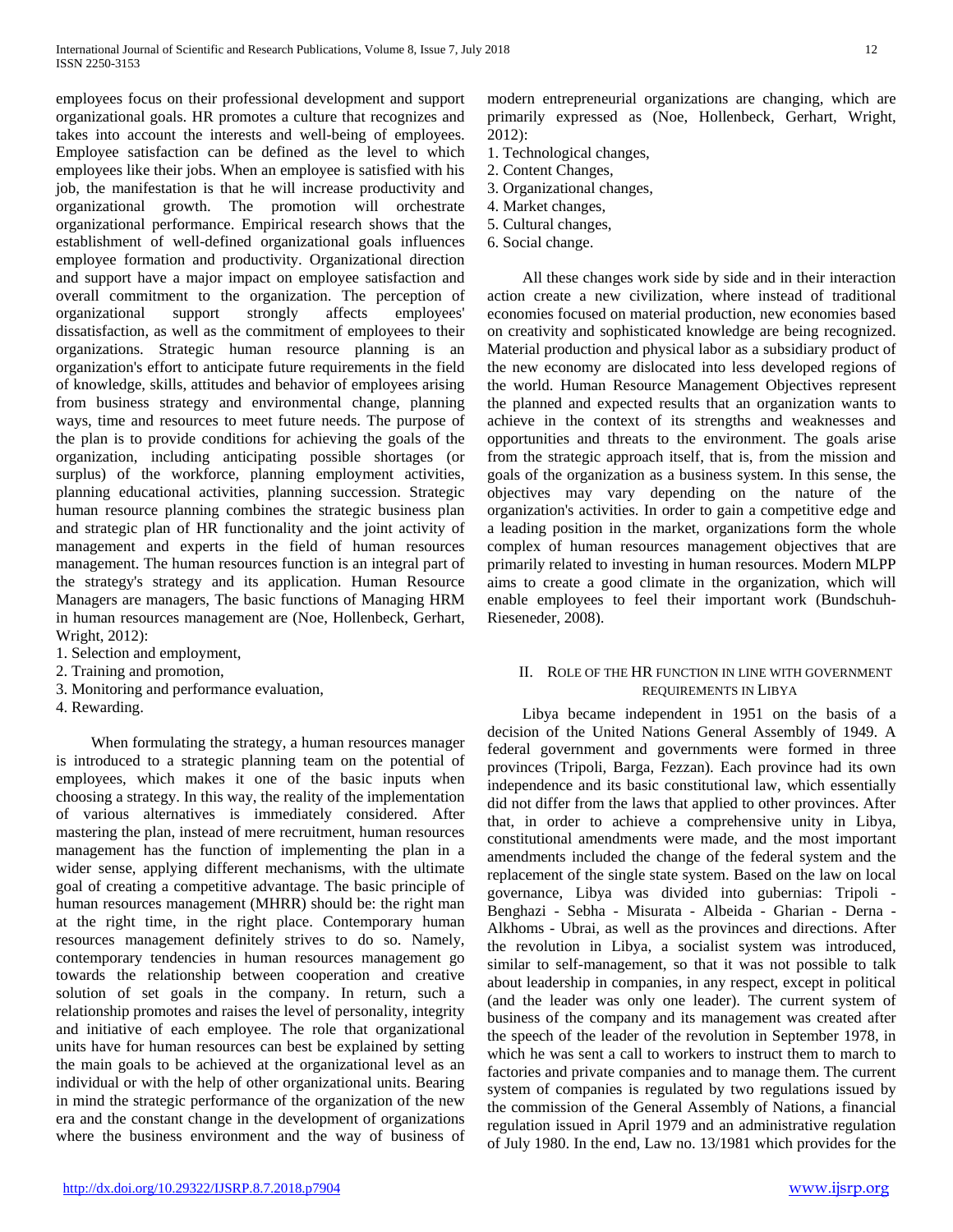management of the people. In enterprises, National Committees were formed consisting of a group of members of the company (who were leaders, leaders in one respect), each member came from one of the affiliated units in the company or institution. In addition to three members elected by the manufacturer, the secretary of the committee was elected by the government. The number of members of the committees of the people could not count more than 7 members. Competencies of the committee (leader) were:

1. Planning and making programs necessary for achieving the goals of the company or monitoring their implementation,

2. Prepare an assessment of the balance sheet,

3. Monitoring the activities of a company or institution in order to verify or establish plans and programs,

4. Undertaking the measures necessary for providing the company with the needs or establishing conditions for production and operation,

5. Preparation of the draft balance sheet and final account of the company or institution,

6. Drafting by-laws of the company,

7. Undertaking the measures necessary for the preservation of the assets of the enterprise,

8. Development of training plans in an enterprise or institution.

 The latest Libyan revolution in 2011 was different from those in Egypt and Tunisia, followed by large-scale violence. The Libyan Revolution has produced a series of local conflicts and tensions. These conflicts jeopardized the social structure of the country, divisions widened, and relations between communities became weaker. It is clear that today there is an urgent need to provide opportunities for different groups in Libya to understand the colors of each other. It is important to build true peace in a Libyan society. A key part of this process are "transformation leaders" that are better able to manage conflicts and play a greater role in making positive changes in their communities. The main challenge for the changing society is to find leaders who work in a way that encourages inclusion, dialogue and cooperation. Such people are "transformational" leaders. Transformational leaders have the ability to influence the visions, attitudes and behaviors of others in the community of which they are a part. Since the uprising in 2011, Libyan leaders have had problems finding a community with critical mass in public. This is partly because of the lack of functional political institutions and the deep public distrust. Building trust and cooperation requires a new, horizontal approach to management. Leaders who recognize the need to end the war and rebuild the state must begin by acknowledging and correcting longstanding injustices against their fellow citizens. The second need is for the leaders to recognize the extent of the statelessness we inherited, and cooperation, sacrifice and collective effort are necessary for security and stability. Libya is not a functional state today. In order to build a safe and functional Libyan state, we must break with the old leadership models. Libyan leaders should make a move forward.

 One precondition for good governance is the mobilization of civil society, which can be defined as a policy arena in which groups, movements and individuals organize and try to articulate values, create associations and solidarity, and are relatively able

to advance their interests autonomously from the state. The relationship between civil society and the government is characterized by multiple understanding, such as:

1. Civil society as a source of stability and legitimacy for the government,

2. Civil society as a source of resistance against the arbitrary, repressive and victorious government,

3. Civil society as a development in partnership with the government,

4. Civil society replaces government failures.

 In Western countries, civil society includes trade unions, employers' organizations, non-governmental organizations, professional associations, grassroots, charitable organizations independent of social movements, neighborhood associations, religious groups and intellectual organizations. All these entities are platforms of specific interest and are trying to influence ruling machines in the shape of a lobby. As stated earlier, the Libyan way of democracy has created an additional civil society structure, which makes democratic platforms, which have the same importance for administrative leadership as civil society. Therefore, it may be of some interest to describe attributes as well as institutional and personal instruments of good governance. Libya has followed a special way for democracy, which in some way is contradictory to the rule of law. Representative democracy based on the rule of law has been partly replaced by the concept of people's sovereignty. Contrary to the law as a product of MP's representatives and implemented by the bureaucrats, this concept - nowadays somewhere between the idea and the reality requires the direct involvement of people in the political decision-making process. Participation means deciding to create the power of people in all steps of administration. It is organized at national congresses at local, regional and national level. These entities define the political issues and objectives for parallel existing administrative bodies responsible for the implementation of the decision. The formal characteristics of the administrative decision-making process in Libya are:

 1. Participation, which means involvement of citizens in decision making process and creation of opportunities to achieve significant contributions to it,

2. Openness, which means that decision-making institutions are open-source, accessible and understandable to the general public, 3. Transparency is also a consequence of the participation and inclusion of information accessibility of people and clarity on the political decision.

 The public sector is today seen as an "employer", and the conditions of service are at the forefront of the reform of employment and innovation. The concept of an employer model covered the best practice principles and found the case in the private sector in terms of fair treatment of employees and the provision of good working conditions, including a high level of work safety, certain remuneration and good pensions (Burke, Noblet and Cooper, 2013). The development of public services and public regulatory agencies is the result of a relatively longlasting process of the metamorphosis of the modern state or